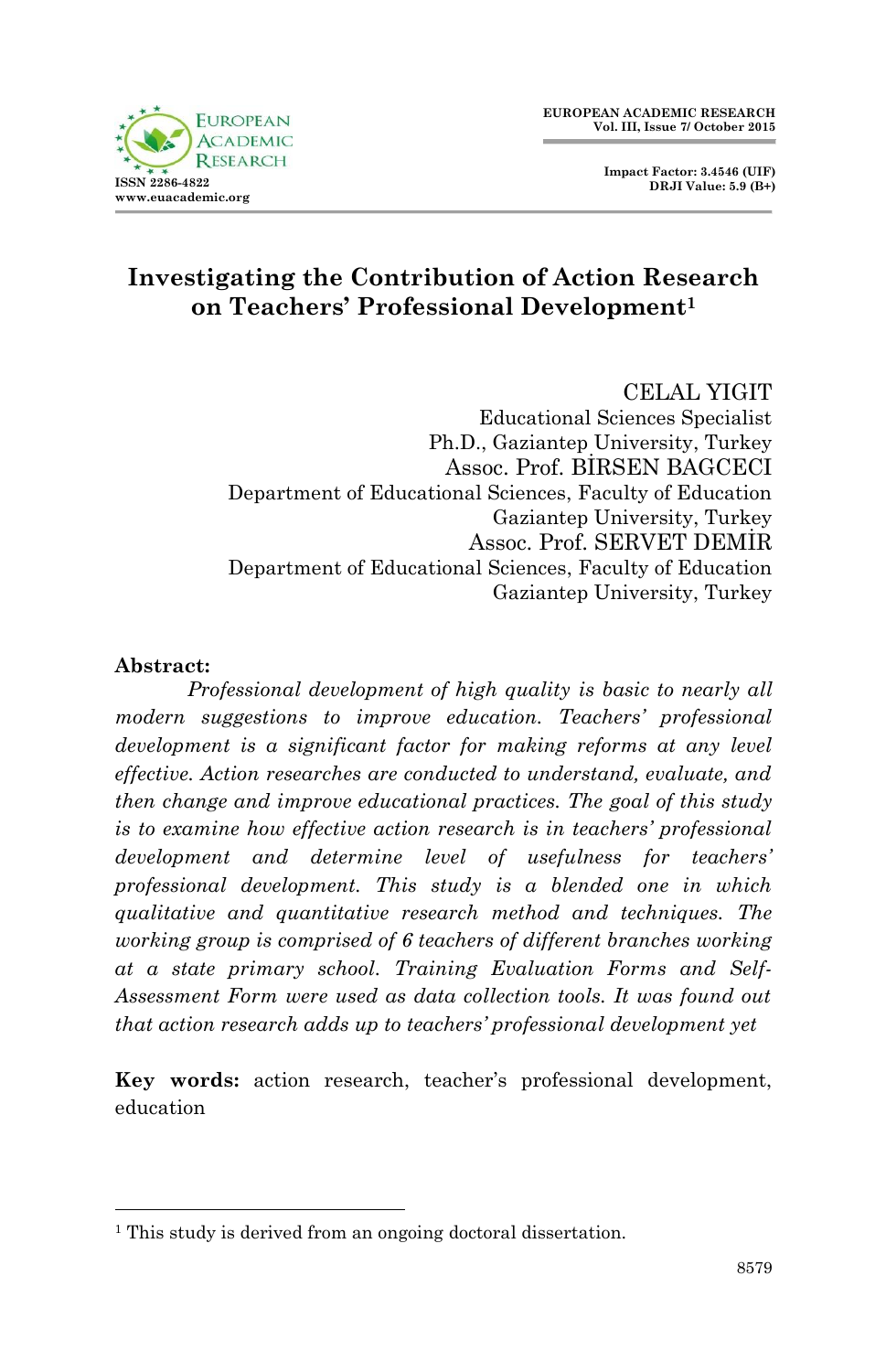# **INTRODUCTION**

Economic development is inevitable in order to manage change and developments in modern times and ensure sustainability. Taymaz (1992) states that economic development calls for education at advance level and workforce having qualities of high level lend impetus to social development. Here, how quality our educational system emerges. While Dromey (1993) expresses that educational system caught up with the changes and even pioneered others after the industrial revolution and Ozden (1999) education cannot get up with other sectors at present. Therefore, the qualifications of teachers and teacher training programs are among the prioritized topics in the studies directed at the quality of education (Sezal and Erkan, 1997; Sozer, 1991; Guven, 2001; cited in Karaca, 2008).

It seems that "content knowledge", "pedagogical formation" and "World knowledge" are common in teacher training programs worldwide. As in other countries, some studies are conducted to define and improve teacher competences which cover fields of knowledge mentioned here above by such institutions as the Ministry of National Education and Council of Higher Education in Turkey. What is essential here is to ensure the sustainability in training qualified teachers (Ayas, 2009).

Professional development of high quality is central to almost any modern suggestion to enhance education. Policy makers are gradually figuring out that schools cannot be better than teachers and administrators working there (Griffin, 1983, s. 2; cited in Guskey, 2002). When considering all the studies into account, it is seen that what is more significant is teacher training (Artvinli, 2010: 3). Furthermore, there are various researches concluding that there is a great correlation between student success and teachers' professional preparation (Darling- Hammond, 2000a; Ferguson, 1991a; Goe, 2002; Goldhabar and Brewer,2000; cited in. Pandey, 2012).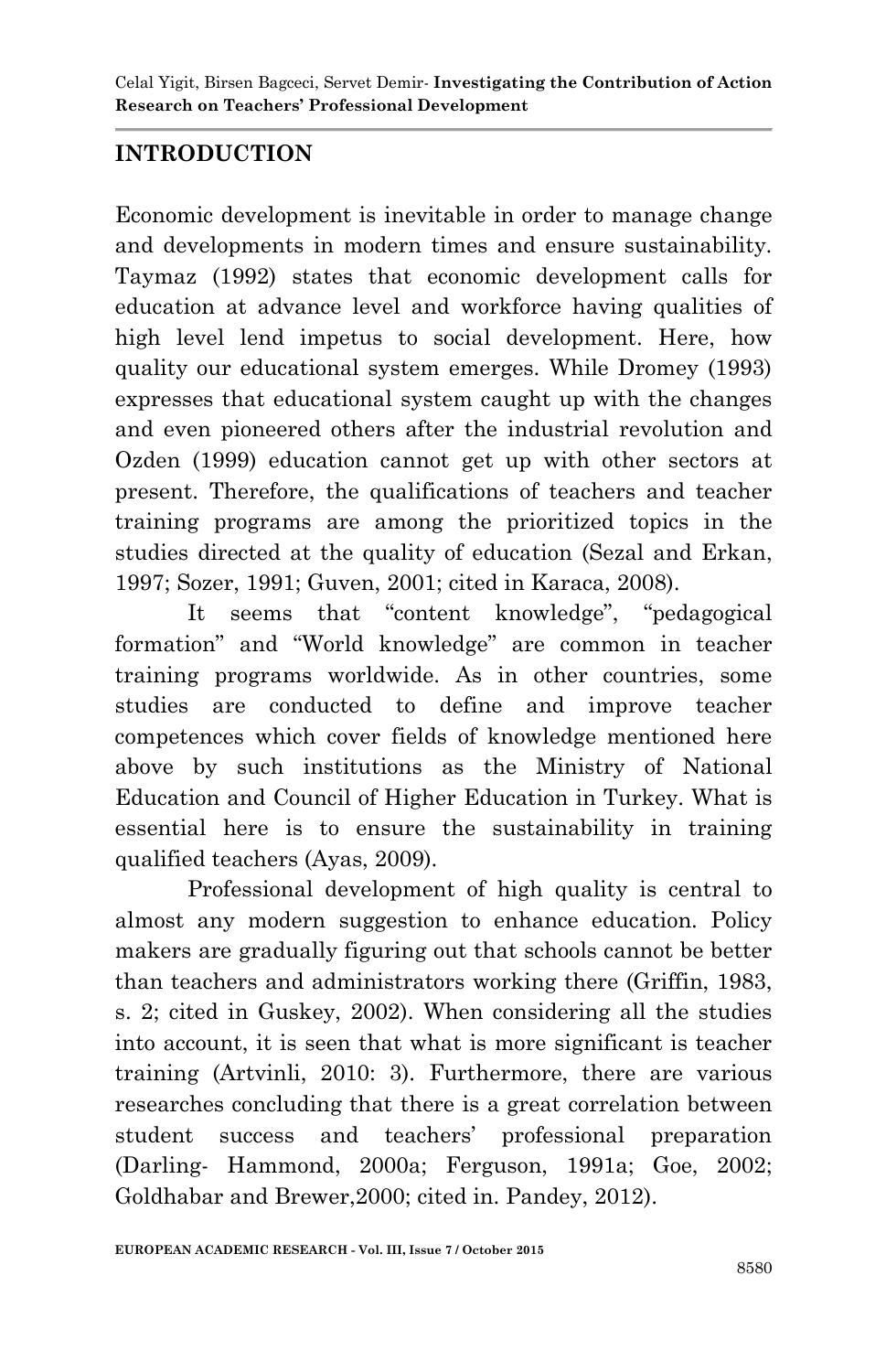Teachers' professional development is a crucial factor for making reforms at any level effective. Successful professional development opportunities for teachers have a positive impact on students' performance and learning. Hence, if the goal is students' learning and to increase their performance, teachers' professional development should be regarded as an integral factor (UNESCO, 2003). Sagor (1992) points out that teachers are less cooperative and more isolated all day long when compared with other professional groups. Teachers hardly cooperate with each other except for previously-schedules, wellstructured meetings and in-service trainings for professional development. The researches carried out by academics are far from classrooms. The gap between research and practice has appeared to be a problem since 1930s when academics regarded themselves as either researchers or teacher trainers (Leglar and Collay 2002; cited in West, 2011).

There is a need for a professional development model which brings teacher groups together and in which opportunities are given to collect and reflect data in cases appropriate for their needs to facilitate change in beliefs and practice (Brockervill, 1997). As a form of professional development, action research is concerned with teachers' daily problems in practice rather than "institutional problems" (Johnson, 1993; cited in Nowlan, 2001).

Action research which is based on practice is directed at overcoming challenges we encounter in our daily lives and put the findings into practice immediately (McKay, 1992; Twine and Martinek, 1992; cited in Koklu, 2001). Action research is dependent upon significant experiences of the participants regarding the issue handled and oriented at implementation (Reason, 2001; Cited in. Koklu, 2001). Then, Bernauer (1999) describes action research as "practitioners' solutions to issues requiring an effective improvement (Cited in Koklu, 2001).

The significance of action research in particular is great for improving educational practices. Action researches are those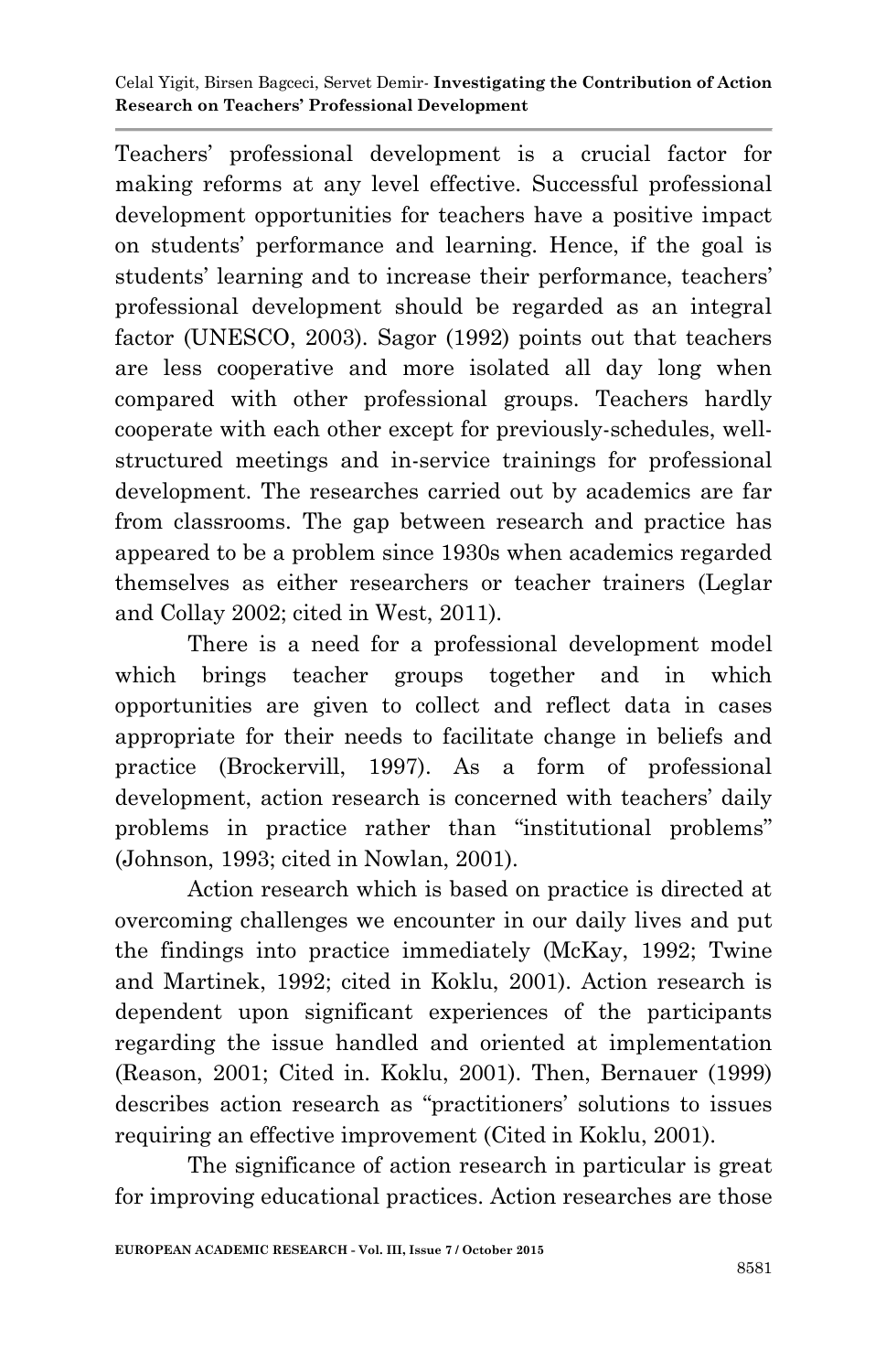conducted to understand, evaluate, and then change and improve educational practices (Koklu, 2001). The aim of traditional professional development programs are to help improve practitioners' content knowledge and expertise. On the other hand, professional development support through action research help practitioners find new ways of solutions and is based on learning model. In traditional ones, trainers advise practitioners and practitioners put the advice into practice and trainers evaluate results, whereas, in action research approaches, practitioner expresses their opinions, puts them into practice and evaluate results with the help of advisors and others (Ferguson, 2011). Considering that teachers are an inevitable element of professional development and there are failures in some cases, literature compiled here and determining the effectiveness of action research in teachers' professional development could be an alternative to current approaches in professional development.

The aim of this study is to examine how effective action research is in teachers' professional development and determine level of usefulness for teachers' professional development. The problem statement of the study is "what is the contribution of action research in teachers' professional development. In line with that, the contribution of action research to teachers' professional developments at "reaction" and "learning" levels according to the Kirkpatrick Program Evaluation Model are to be studied as well.

# **METHODOLOGY**

This study is a blended one in which qualitative and quantitative research method and techniques are used together to diminish the restrictions of using only either of them. Blended methods include collecting and mixing or integrating both qualitative and quantitative data (Cresswell, 2013). These approaches represent different ends of a process rather than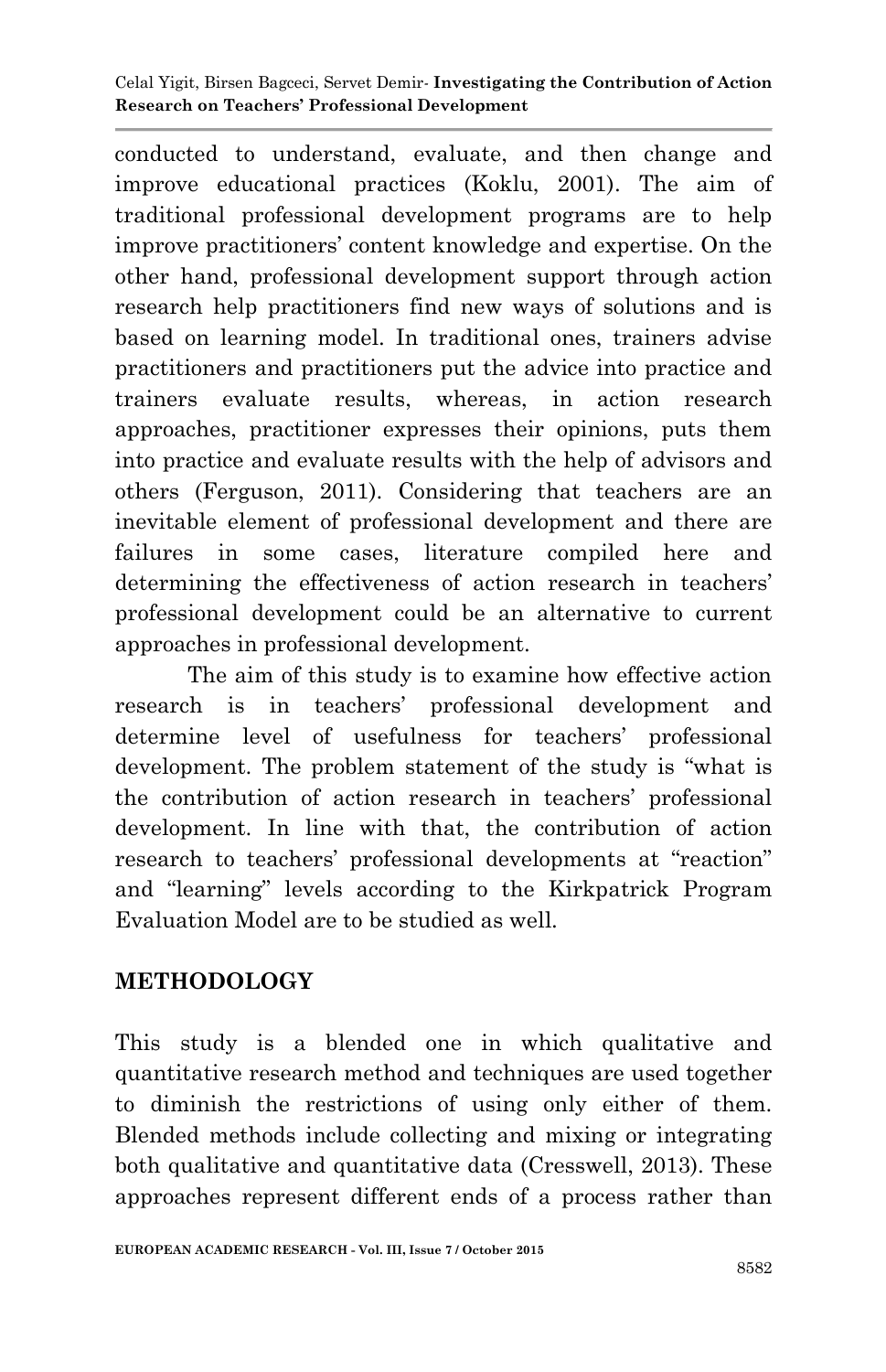opposite poles (Newman and Benz, 1998; Cited in Cresswell, 2013). A study tends to be more qualitative than qualitative or vice versa, whereas blended methods are just in the midst of this process (Cresswell, 2013).

As the applicability of action research in the professional development of teachers, a need to study in depth appeared. Hence, this study is a case study, one of qualitative research methods. Qualitative case study is an approach facilitating the discovery of a phenomenon in its own context, using a variety of data. What is in common between Yin and Stake, who pursue different methodologies in case studies is that the issue of interest is discovered well and the essence of that phenomenon is disclosed (Baxter and Jack, 2008). At the first stage of the study a pilot study was offered to 25 participants and a group of 6 people as the focus group for 18 hours about Action Research for the Professional Development of Teachers.

# **Data Collection Tools**

Firstly, Training Evaluation Form developed by the South Marmara Development Agency was used to determine the problems concerning the planning, program and opinions and suggestions of the participants of the teacher training program within the scope of Action Research for the Professional Development of Teachers. The form is a 5-point scale and a ranger from 1 (not good at all) to 5 (very good) is used in the evaluation of the responses. Descriptive analysis was used in the analysis of the date. The findings have been interpreted and suggestions have been put forward.

Secondly, the sample assessment form included in the manual by Steinert and Quellet (2010) and translated into Turkish as well by the researchers was adapted and implemented to find solutions for the problems concerning the planning, program and opinions and suggestions of the participants of the teacher training program as the Training Daily Evaluation Form. The form is a 5-point scale and a range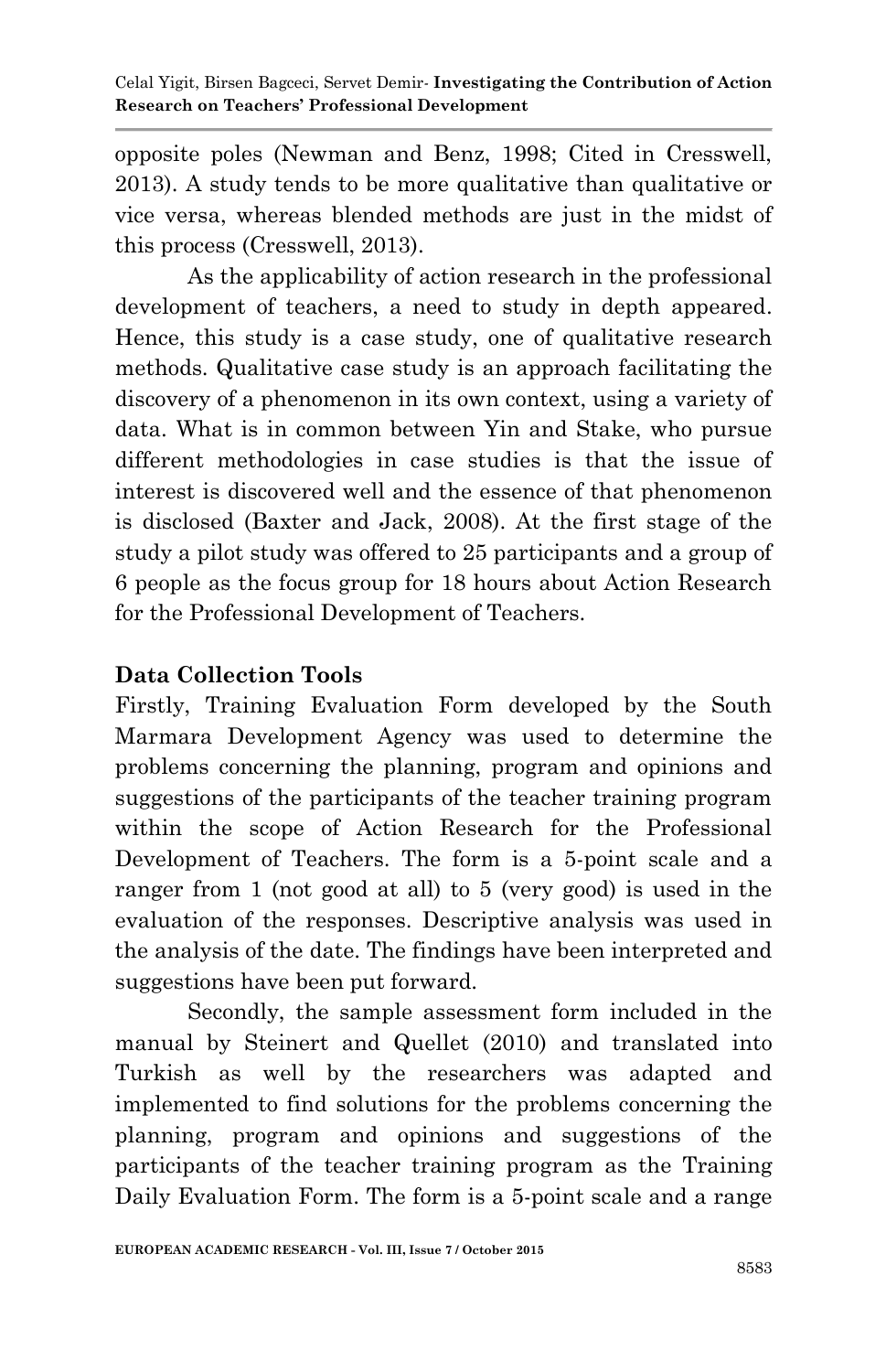from 1 (not good at all) to 5 (very good) is used in the evaluation of the responses. Descriptive analysis was used in the analysis of the date. A frequency analysis was made for the responses to the open-ended parts of the form. The findings have been interpreted and suggestions have been put forward.

Finally, General Competences of the Teaching Profession and Special Field Competences were prepared with the contribution of national and international experts and shareholders by the Ministry of National Education in Turkey. School-based Professional Development Manual was published in 2007 (MEB, 2007). As one of the quantitative data collection tools in the study, Self-Assessment Form was prepared to let teachers assess themselves from their own points of view within the scope of the School-based Professional Development program. The form is comprised of six dimensions: Personal Development-Personal Values and Professional Development-Professional Values, Getting to Know Students, Learning-Teaching Process, Follow-up and Assessment, School-Family-Society Relations and Program and Content Knowledge (MEB, 2007). The form is a 5-point scale and a range from 1 (I needs to be improved certainly) to 5 (very competent) is used in the evaluation of the competences. The findings have been interpreted and suggestions have been put forward.

# **Working Group**

First of all, a pilot training was offered to determined problems likely to emerge in the workshop and minimize them. The working group of this pilot study is comprised of 25 kindergarten teachers and assistant teachers in a private school in Gaziantep, Turkey.

Then, the working group of the focus implementation study is comprised of 6 teachers of different branches working at a state primary school with quite limited opportunities who would like to take part voluntarily.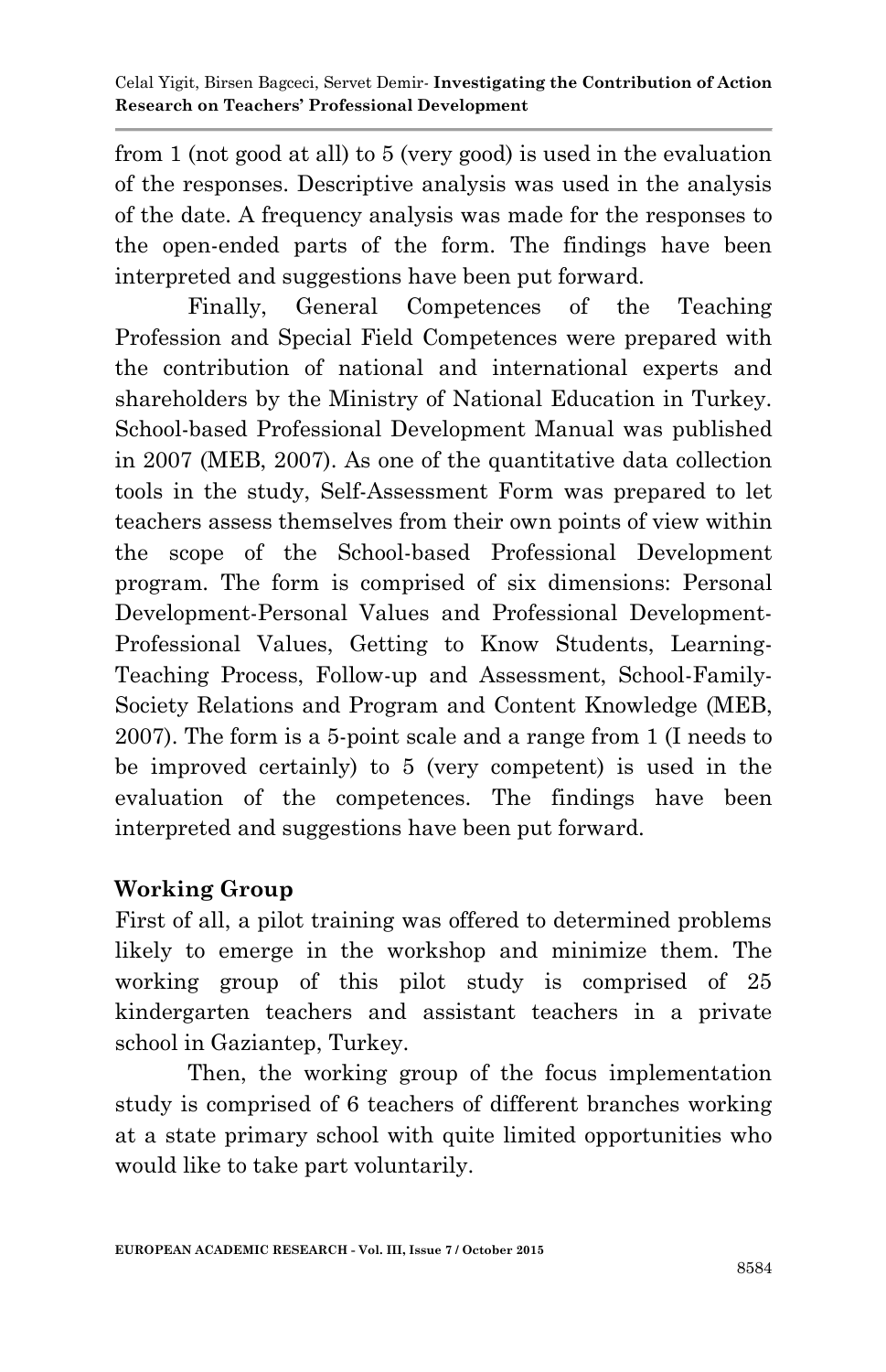# **FINDINGS**

As for the contribution of Action Research to the Professional development of teachers according to the "Reaction" level of the Kirkpatrick Assessment Model, Training General Evaluation Form and Daily Evaluation Forms were used and the findings are as follows:

First of all, the participants responded to all items at the level of "Very Good". The items with the highest gratitude are "treat" (4,83). The items with the lowest percentage are length of time spent in the training (4,33), materials in the training (4,33) and the level of materials to be research-based (4,33) though they are regarded "Very Good".

The second part of the Training General Evaluation Forms is about the Trainer. All the trainings were offered by one of the researchers under the guidance of the others. The participants responded to all items at the level of "Very Good". The items with the highest satisfaction are "Ensuring motivation and communication skills" and "Being able to use all the tools on time (5,00), whereas those with the lowest percentage is "Presenting the issue with proper methods and techniques" (4,33) and "Studying the issue according to the level of the participants" (4,33).

Next, according to the results of the 5-likert type items of the Action Research Training Daily Evaluation Forms, the general satisfaction is at the level of "Good". The items with the highest percentages and regarded as "Very good" are "Literature review, reading and taking notes" (4,50), "Introduction" (4,33), "Problem Specification Table" (4,33), "Creative Problem Solving" (4,33), "Preparing Checklists for Students" (4,33), "Online Survey" (4,33) and "Reporting Findings" (4,33). Then, three items with the lowest percentages are "Preparing action research suggestion form" (3,50), "Assessing a research" (3,67) and "Creating, Revising and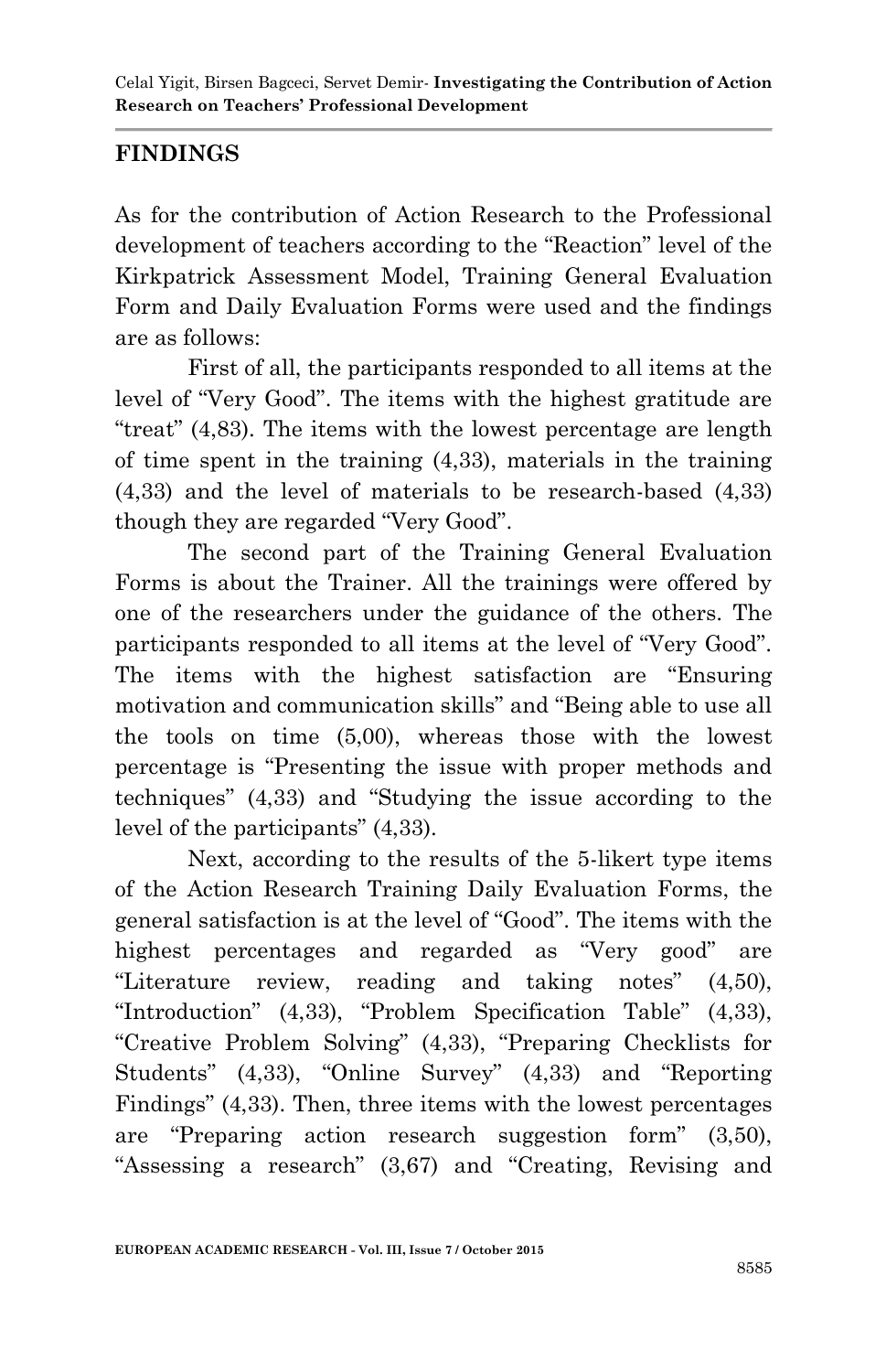Editing the First Draft Paragraph" (3,67), though they are at the level of "Good".

Then, based on the open-ended parts of the form, it could be said that the parts in the training which are regarded beneficial most are "Online Survey" (three people) and "Brain Storming" (two people). Furthermore, six people stated that they would suggest the Action Research training to others and six people stated that it contributes to the professional development. What's more, teachers stated "different educational environments could have been observed and comparisons could have been made", "they could have made the training setting better" and "the topics could have been explained in detail more" in the part they are asked what they could have done in a different way". Finally, some teachers made some additional comments as follows: "It helps us gain different perspectives for the problems" (positive), "It is the first time I have taken part in such a training. It was quite successful" (positive), "I could have been more active" (selfcriticism), "It was a nice and different study" (positive), "Online survey could have been longer" (suggestion), "Opinions could be exchanges with bigger groups" (suggestion) and "Reading resources about my problem was very enjoyable at the literature review step" (positive). As seen clearly, more than half of the comments made are positive, while the rest are either suggestions or self-criticism.

Another point of research is pertaining to the contribution of the action research method to teachers' professional development at the level of "Learning" of the Kirkpatrick program development model. The changes in the teachers' knowledge, skills and attitudes were tried to be determined through their self-assessment which were administered prior to and after the action research training as pre- and post-test.

As for the results, the first sub-dimension of the selfassessment form is "Personal Development-Personal Values /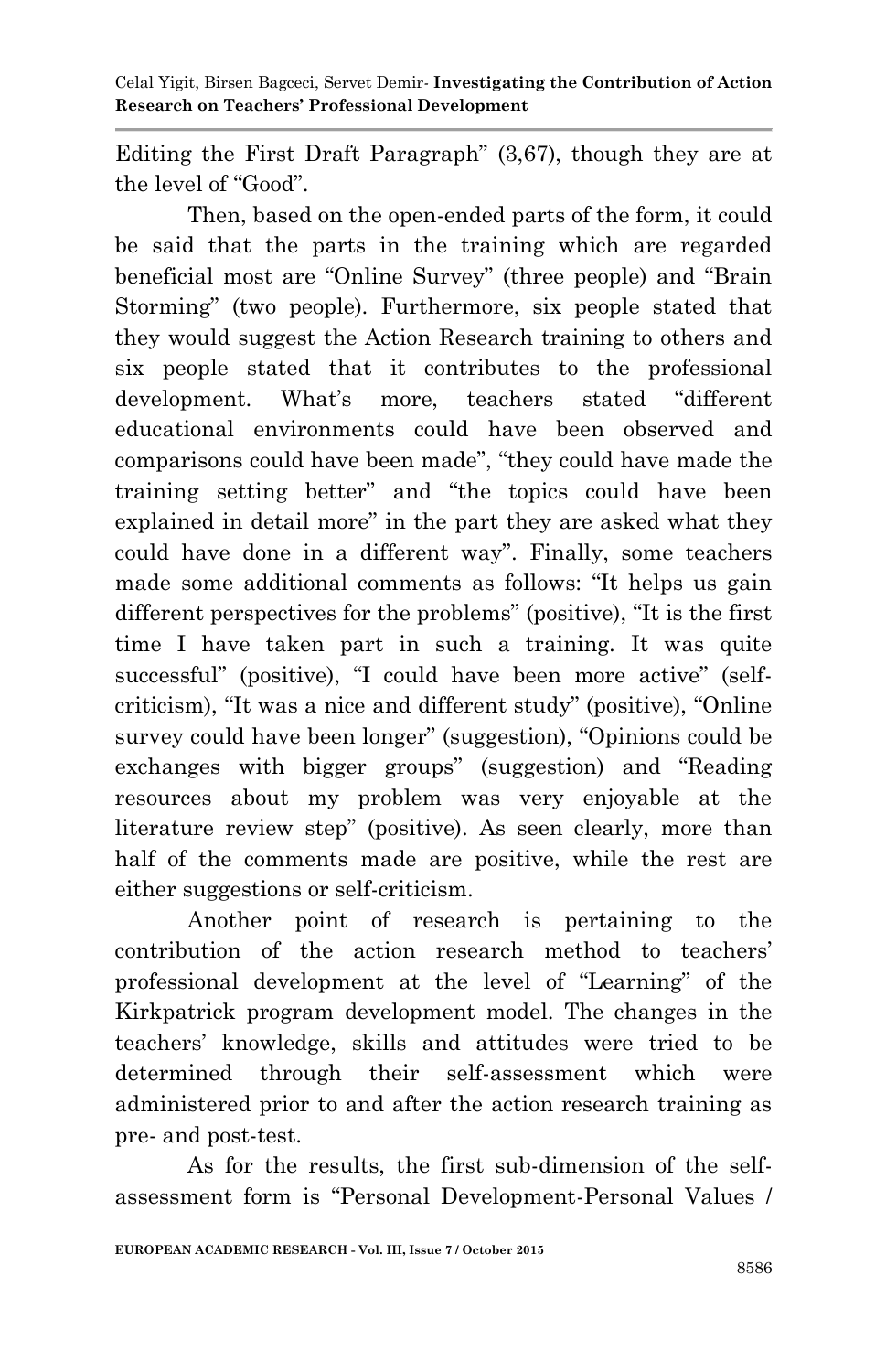Professional Development – Professional Values" and the first part of this sub-dimension is "Personal Development-Personal Values". It has been found out that the pre-test average of that section is "Acceptable", whereas the post-test average is "Competent". Though the teachers assessed themselves positive, they changed their attitude from "Needs to be Improved" in the pre-test to "Competent" in the post-test in the "Contribution to the Improvement and Development" and "Knowledge of Regulations" sub-dimensions. On the other hand, the teachers assessed themselves as "Competent" about the second section of that part, "Professional Development-Professional Values" and made positive comments on all the secondary sub-dimensions. In general, for the first subdimension, the teachers considered themselves to be as "Competent" before the training, while they regarded themselves as "Very Competent" after the training.

Next, there are significant differences among the teachers' opinions about "Getting to Know Students". Even though they considered themselves as "Average" prior to the training, they stated that they were "Very Competent" after the training. Furthermore, it is seen that the same change was spotted in the secondary sub-dimensions (Getting to Know Developmental Characteristics and Guiding Students).

For the third sub-dimension of the form, "Learning-Teaching Process", a positive change occurred again in the teachers' opinions. The teachers considered themselves to be "Average", but after the training, they stated that they were "Very Competent". Though there are positive changes in all the secondary sub-dimensions, "Diversification of Teaching by Taking Individual Differences into Account", "Behavior Management" and "Organizing Learning Settings" from "Average" to "Very Competent".

Also in the fourth sub-dimension of the form, "Follow-up and Evaluation", there are positive changes in the assessments of the teachers as in the other parts. Their opinion (Average)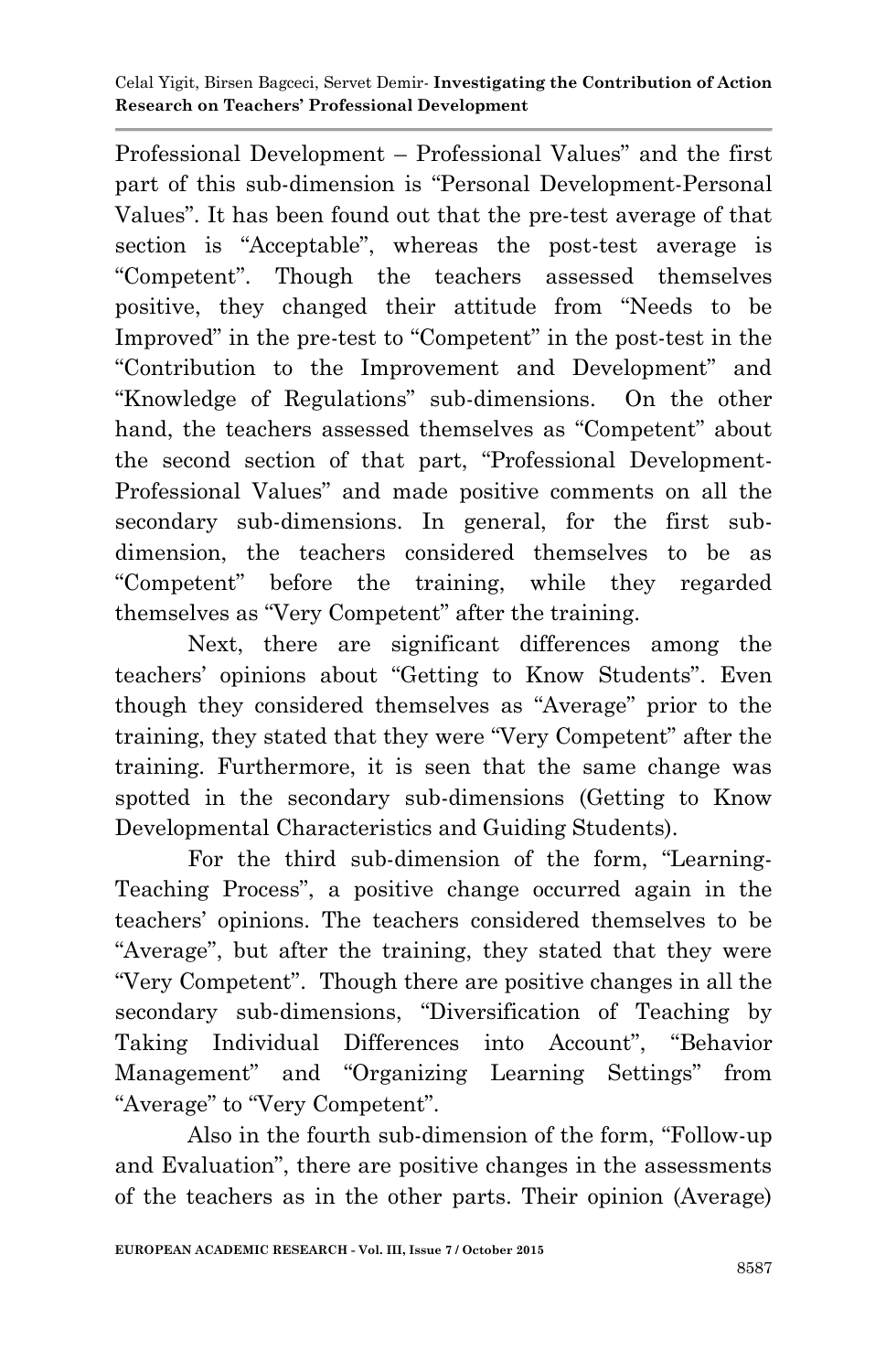prior to the training turned into "Competent" after the training. Though there are positive changes in all three secondary subdimensions", the teachers assessments turned from "Average" to "Competent" in "Reporting Standards and Ethics".

In the fifth sub-dimension of the form "School, Family-Society Relations", the teachers considered themselves to be "Average" before the training, whereas they thought to be "Competent" after the training. Though there are positive changes in both secondary sub-dimensions, their opinions turned from "Average" to be "Competent" in "Contribution to Family-School Cooperation".

Solely in the sixth and final sub-dimension of the form, "Knowledge of Curriculum and Content", there are no changes in the teachers' opinions and they considered themselves to "Competent"" both before and after the action research training. Although there is no change in the general average of this sub-dimension, there are positive changes in the secondary sub-dimensions.

To sum up, despite considering themselves to be "Average" prior to the training, the teachers regarded themselves as "Competent" after the action research training. There are positive changes in general average of five subdimensions, while there is no change in the sixth one. Yet, there are also positive changes in all the secondary sub-dimensions.

# **RESULTS AND DISCUSSION**

The results derived from the findings of the problems stated at the beginning of the study are presented in this section. The first sub-problem of the study is related to the contribution of action research to the professional development of teachers at the level of "Reaction" of the Kirkpatrick Program Development Model. According to the "Training Assessment Form" and "Action Research Training Assessment Form", the teachers rated all the items "Very Good" and expressed their gratitude at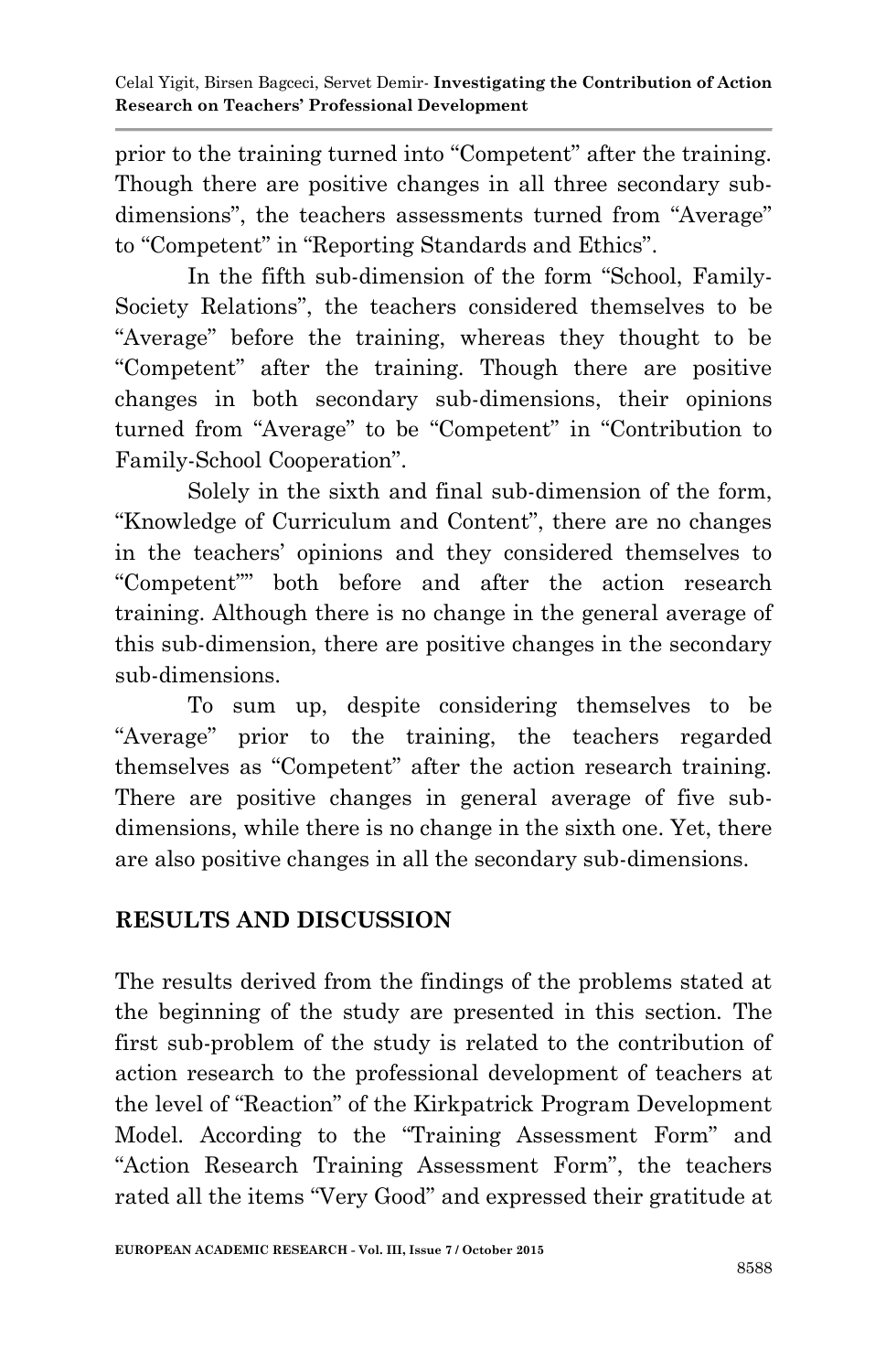the highest level. In Section B, which is about the Trainer, they also rated as "Very Good". All the participants assessed "Ensuring motivation and communication skills", "Being able to use all the tools on time, "Presenting the issue with proper methods and techniques" and "Studying the issue according to the level of the participants". Hence, it can be concluded that the trainer performed well in the action research training.

The items with the highest percentages are "Literature review, reading and taking notes", "Introduction", "Problem Specification Table", "Creative Problem Solving", "Preparing Checklists for Students", "Online Survey" and "Reporting Findings". Then, three items with the lowest percentages are "Preparing action research suggestion form", "Assessing a research" and "Creating, Revising and Editing the First Draft Paragraph" in spite of the fact that they are at the level of "Good". Then, the parts in the training regarded to be the most beneficial are "Online Survey" and "Brain Storming". "Being Able to Exchange Ideas", "Seeing different problems", "Creative Problem Solving"," Preparing Checklists for Students", "Interview", "Reporting Findings", "Tool-Goal Analysis", "Surveying Websites", "Results", "Suggestions", "Discussion and Problem Statement Table". All the teachers involved in the study stated that they would suggest the action research training to others and half of them expressed that it contributed to their professional development.

The findings concerning the second sub-problem of the research were obtained through the Self-Assessment Form by the Ministry of Turkish National Education", which were implemented before and after the meeting. The teachers changed their opinions from "Competent" to "Very Competent" in the assessments. Based on the results, it is concluded that action research contributes to the professional development of teachers. Both the teachers' high level of satisfaction regarding the training and positive changes in their self-assessment as pre- and post-test show the successful impact of action research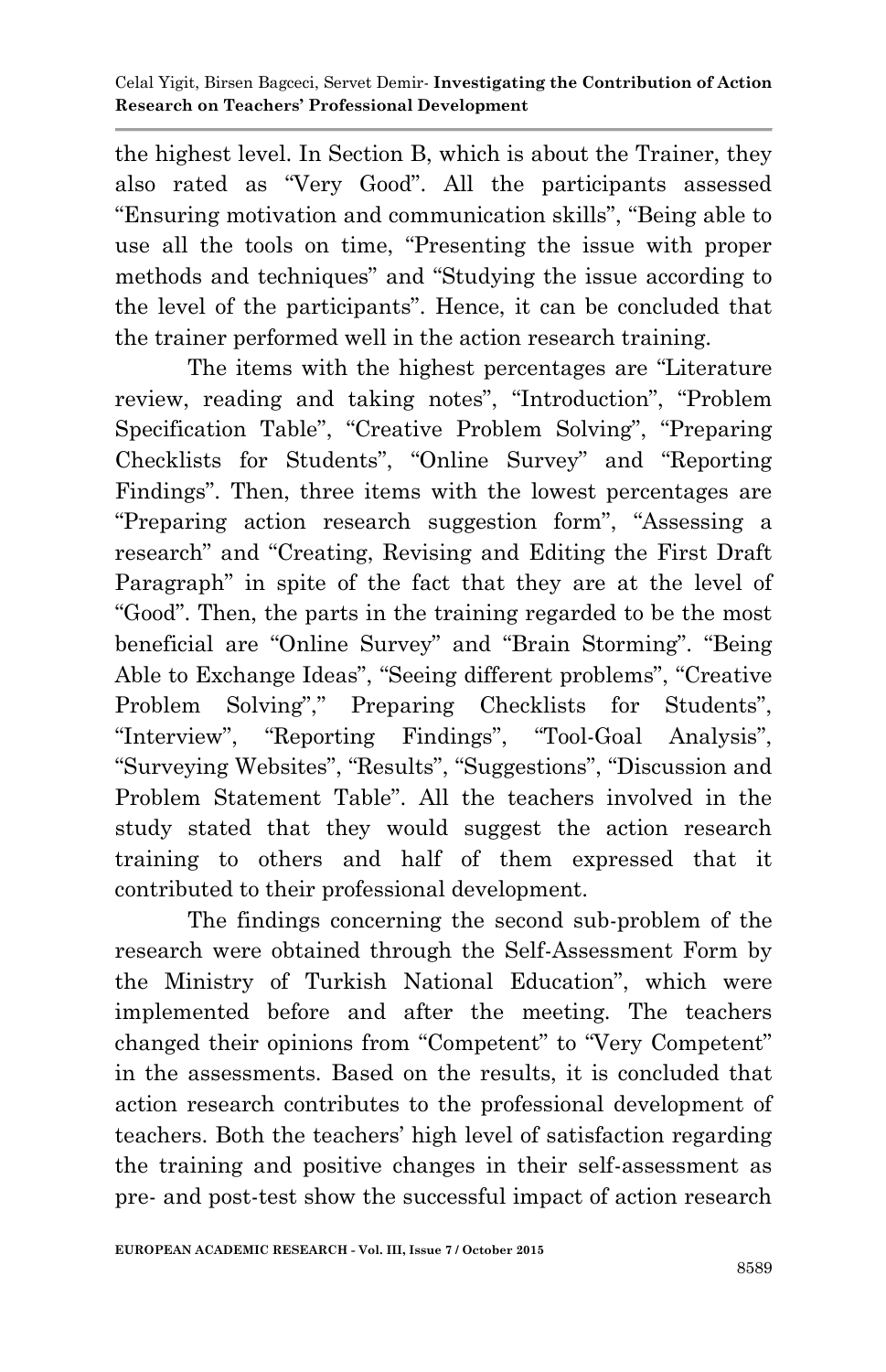upon teachers. The participants of the study stated that they would recommend the method to others.

The positive impact of action research is vastly included in the literature. It is stated that teachers involved in an action research feel better (eg. confident, motivated and autonomous) as well as getting informed and understanding their students better. Then, they have better cooperation with their colleagues. It is being used more commonly as a professional development tool. Relying on getting professional development assistance from external providers has numerous disadvantages, whereas action research, a continuous, cheap, practical, integrated with teachers' routine work, helps teacher own their teaching more. (Borg, 2015). Furthermore, Zeichner (2003) puts forward that in certain circumstances, action research could lead to revive teachers' passion for teaching and have them understand the significance of their profession which many teachers appear to lose (as cited in Forde, 2015).

Finally, Bailey (2012) mentions both some advantages and drawbacks of action research. As the advantages, he mentions reflection on practice, being more conscious and collaborative, less burnout, improvement in teaching and making more contacts between theory and practice. As for the disadvantages, action research is said to consume time more and revealing unwanted information about teachers' ways of teaching (as cited in Yucel and Bos, 2015).

Dependent on these results, the following suggestions could be made:

- Considering the positive effect of action research on the education-teaching process on teachers, action research trainings could be periodically carried out to achieve success in professional development.
- Action research trainings could be extended to a larger group.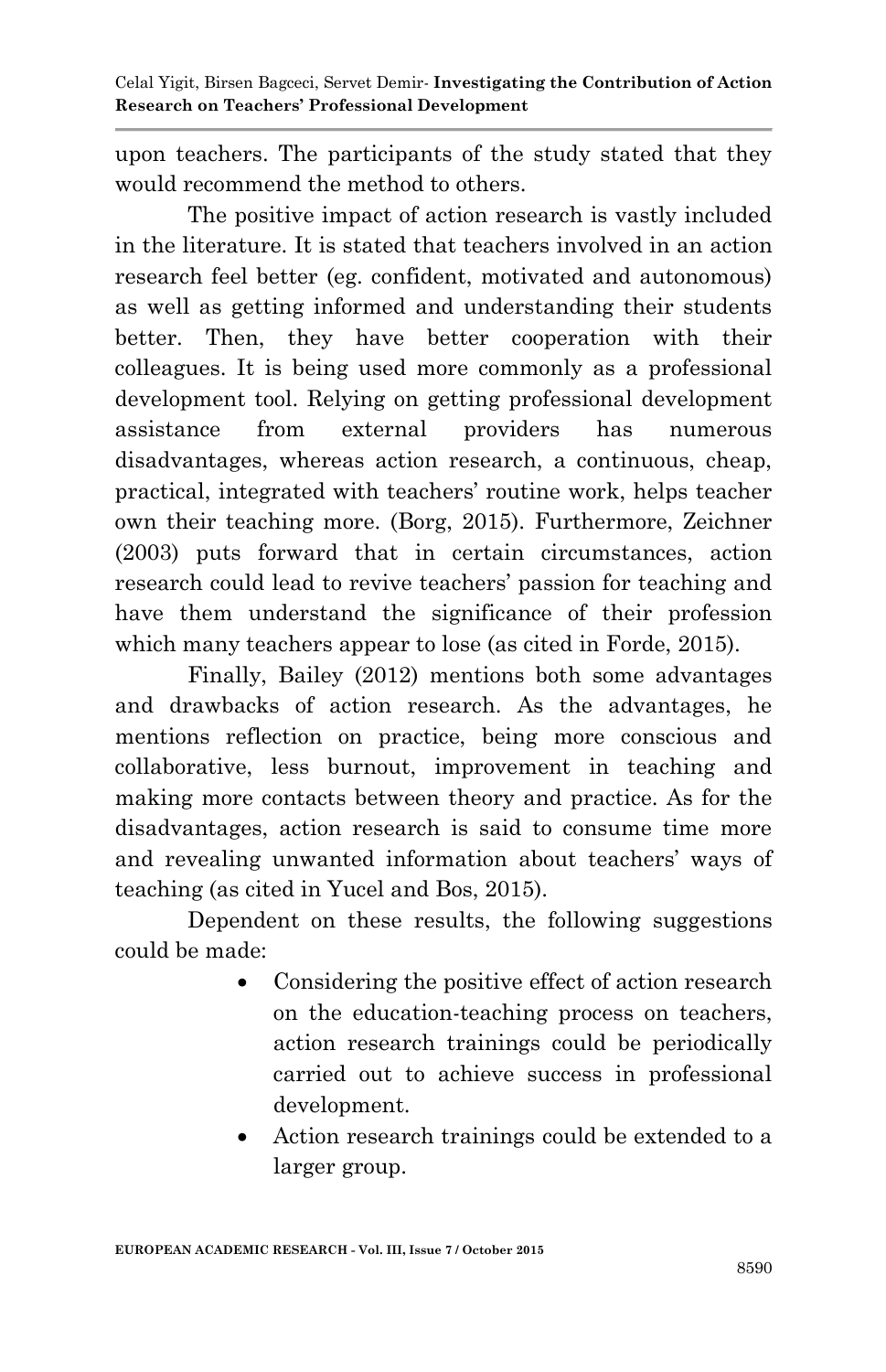- School administrators could be involved in action research trainings that have positive effect on teachers' professional development; thus, teachers' need for support and consultation during the process could be satisfied by administrators.
- The project could be extended by what's gained in action research trainings by teachers' carrying out their own action researches about their own problems concerning education.
- In order to prevent action researches from being time-consuming, action should be planned well.

## **REFERENCES**

- Ayas, A. (2009). Öğretmenlik mesleğinin önemi ve öğretmen yetiştirmede güncel sorunlar. İnönü Üniversitesi Eğitim Fakültesi Dergisi, 10 (3), 1-11.
- Baxter, P and Jack, S. (2008). Qualitative case study methodology: Study design and implementation for novice researchers, in The Qualitative Report, 13(4): 544-559. Retrieved from <http://www.nova.edu/ssss/QR/QR-4/baxter.pdf>
- Borg, S. (2015). Teacher research for professional development. Innovation in English Language Teacher Education, 23
- Brockerville, G. (1997). Professional Development and Action Research.
- Creswell, J. W. (2013). Research design: Qualitative, quantitative, and mixed methods approaches (4nd ed.). Thousand Oaks, CA: Sage.
- Dromey, R. G. (1993). The Tide That Quality Must Turn in Education, The Australia Software Quality Research Institute. Retrieved December 12, 2006, Web: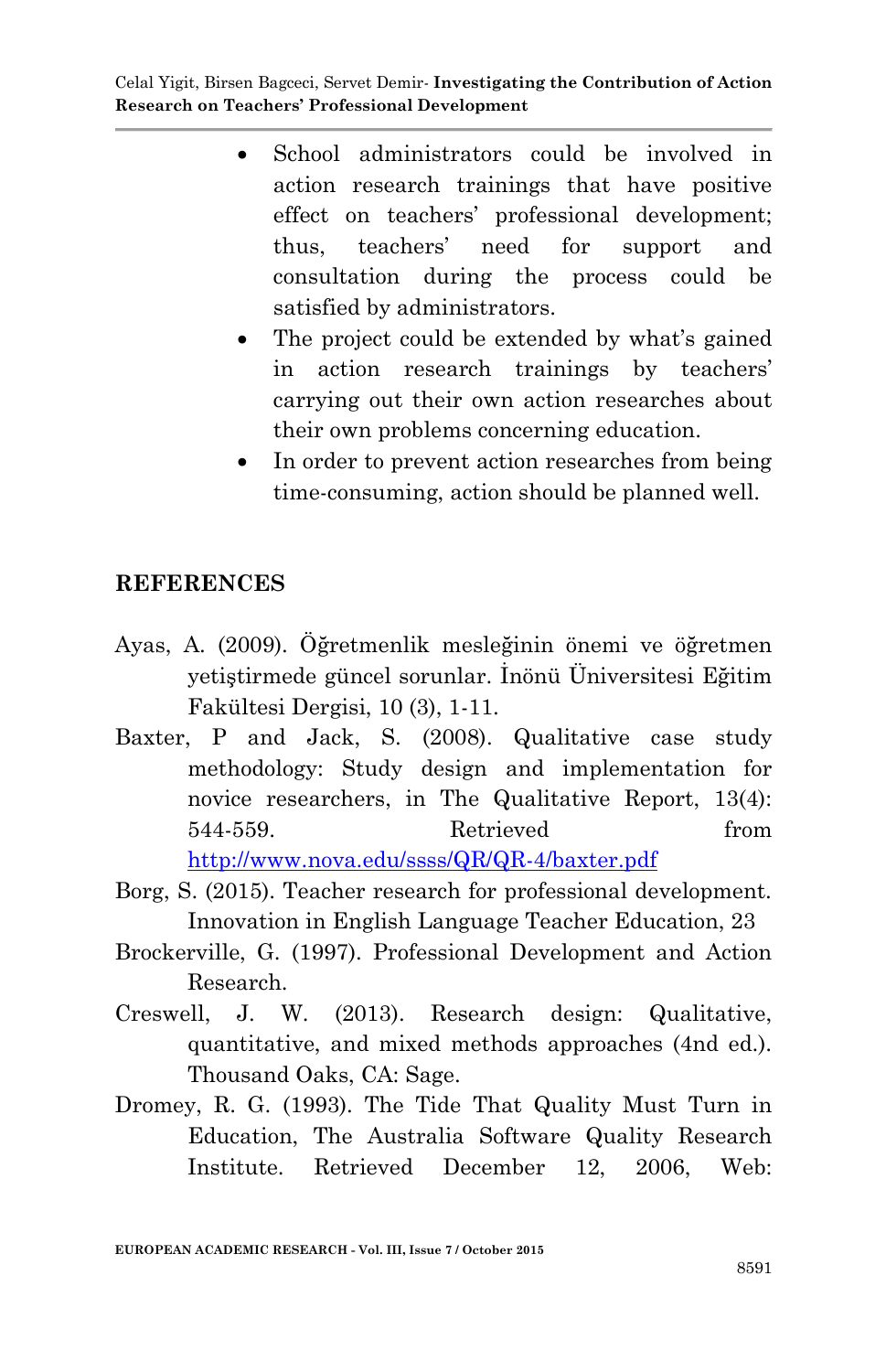http:∕∕www.sqi.edu.au∕docs∕sqi∕misc∕Quality\_in\_ teaching.pdf.

- Ferguson, P. (2011). Student perceptions of quality feedback in teacher education. Assessment & Evaluation in Higher Education, 36(1), 51-62. <http://dx.doi.org/10.1080/02602930903197883>
- Forde, C. (2015). Research and professional practice in Scottish education. Meanings and Motivation in Education Research, 116.
- Guskey, T. R. (2002). Does it make a difference? Redesigning professional development. Educational Leadership, 59(6), 45-51.
- Karaca, E. (2008). Eğitimde Kalite Arayışları ve Eğitim Fakültelerinin Yeniden Yapılandırılması. Dumlupınar Üniversitesi Sosyal Bilimler Dergisi, (21), 61-80.
- Köklü, N. (2001). Eğitim eylem araştırması öğretmen araştırması. Ankara Üniversitesi Eğitim Bilimleri Dergisi, 34(1-2), 35-43.
- MEB. (2007) Okul Temelli Mesleki Gelişim "Okul Yöneticisi ve Öğretmenler için Mesleki Gelişim Kılavuzu". Ankara
- Nowlan, B. (2001). What is critical theory and why study it? Retrieved September 26, 2005, from [http://www.uwec.edu/ranowlan/intr\\_whystudy\\_crit\\_thy.](http://www.uwec.edu/ranowlan/intr_whystudy_crit_thy.htm) [htm](http://www.uwec.edu/ranowlan/intr_whystudy_crit_thy.htm)
- Pandey, S. (2012). Professionalization of teacher education in India :A critique of Teacher Education Curriculum reforms and its effectiveness. <http://www.icsei.net/icsei2011/Full%20Papers/0007.pdf> Retrieved on 29.09.2015
- Taymaz, A.H. (1992) Hizmet içi eğitim, Ankara: Pegem Yayın No:3.
- UNESCO (2001). Teacher Education Through Distance Learning. [http://unesdoc.unesco.org/images/0012/001242/124208e.p](http://unesdoc.unesco.org/images/0012/001242/124208e.pdf) [df](http://unesdoc.unesco.org/images/0012/001242/124208e.pdf) Retrieved on 29.09.2015